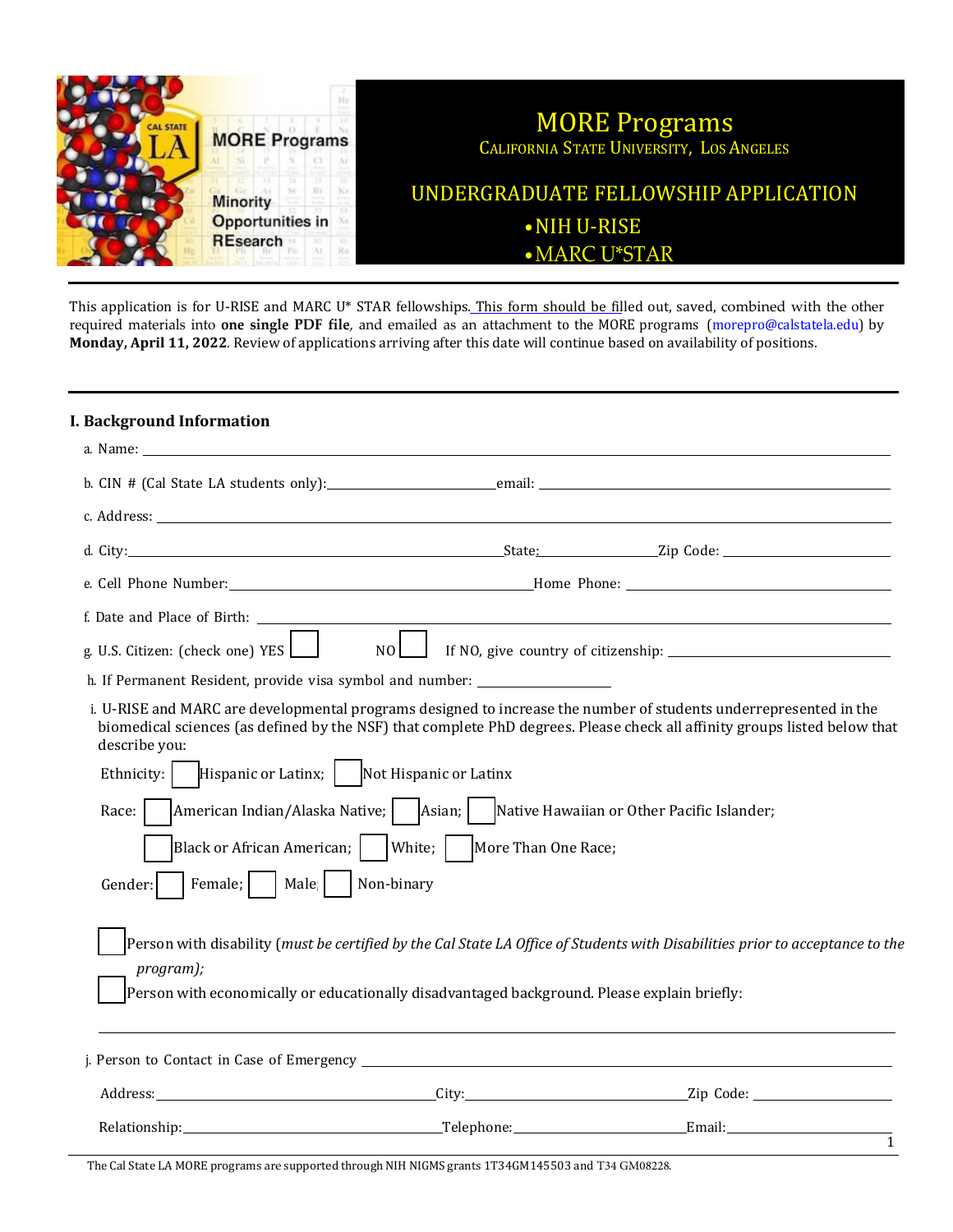# **II. Educational Background and Career Goals**

| a. High School, City, and Year of Graduation:<br>b. Institution in which you are currently enrolled:                                                            |                                                                                                      |  |  |  |
|-----------------------------------------------------------------------------------------------------------------------------------------------------------------|------------------------------------------------------------------------------------------------------|--|--|--|
|                                                                                                                                                                 | Expected Date of Graduation:                                                                         |  |  |  |
| d. Your Cal State LA class level in Fall 2022 (check one):                                                                                                      |                                                                                                      |  |  |  |
| Freshman<br>Sophomore                                                                                                                                           | Senior<br>Junior                                                                                     |  |  |  |
| d. Overall Grade point average (A=4.0, B=3.0, etc.):                                                                                                            |                                                                                                      |  |  |  |
| e. Grade point average in science/math/engineering courses:                                                                                                     |                                                                                                      |  |  |  |
|                                                                                                                                                                 | f. Name your current Cal State LA BS/BA degree program (and option if applicable): _________________ |  |  |  |
| Please name potential Cal State LA research advisors:                                                                                                           |                                                                                                      |  |  |  |
| g. Month and year you expect to complete the Cal State LA undergraduate program:                                                                                |                                                                                                      |  |  |  |
| h. Identify all degrees and research training experiences that you plan to complete:<br>Postdoctoral Research;     0ther (specify) _________________.<br>Ph.D.; | BS/BA;<br>MS/MA;                                                                                     |  |  |  |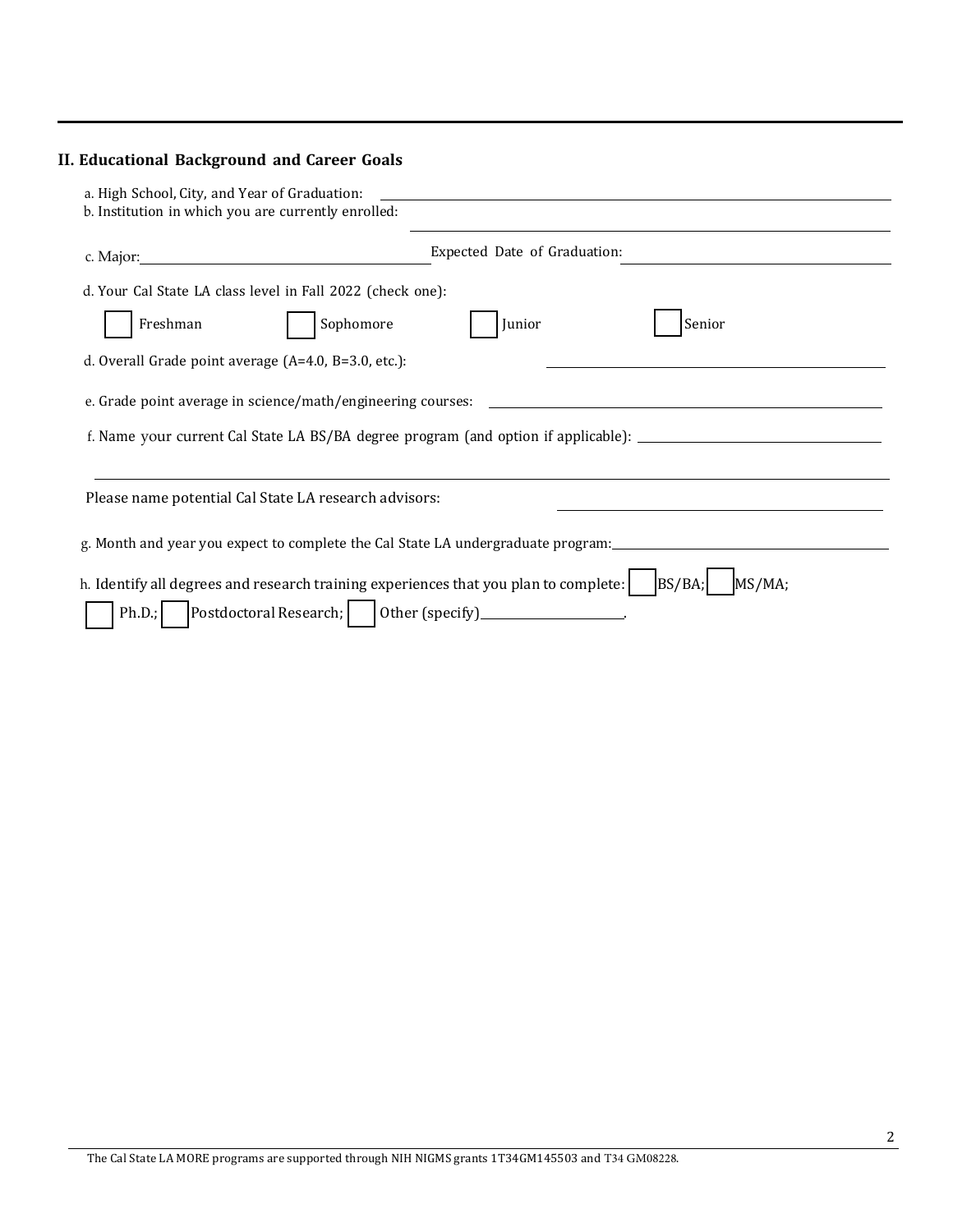### **III. Please attach the following to complete this application:**

Transcripts of all your college and university work. Unofficial transcripts are adequate. If you are a Cal State LA student, attach unofficial Cal State LA transcripts downloaded from GET. If you are transferring, request transcripts for academic work at all institutions you have attended. and attach those.

A current, signed Academic Advisement Plan to verify your anticipated graduation date, which is strongly recommended.

A current curriculum vitae/resume. Include any academic (or other) honors received, research experience, and publications and presentations that resulted from that work.

Attach additional pages, providing a deliberate response to EACH of the following. The MORE Program

Selection Committees will use your responses to assess your writing and your interest in pursuing a research career.

- Please describe any experience you have in research or related areas. What research question did you pursue; what experimental work did you do; and what do think your results mean?
- The MORE Programs are designed to prepare students for admission and success in PhD programs immediately following the BS/BA at Cal State LA. Please explain how these goals are consistent with your plans.
- Discuss your career plans after you complete your formal education, particularly how research in science, engineering, or mathematics fits into these plans; and why you consider the PhD as necessary for your work.
- It is expected that you will complete the BS degree with a 3.3 GPA or higher in your major. Explain any discrepancy between your grades in academic coursework and your talents and potential. If applicable, how will you raise your GPA as a MORE Programs scholar?
- Explain how your selection as a MORE scholar will enhance the participation of marginalized individuals in research careers.
- How will you continue to advance your research training if you are not accepted into the MORE Programs?

Arrange to have **two letters of reference** written on your behalf by science, engineering, or mathematics faculty members (and list these individuals below). If you have participated in laboratory research, one of the letters should be from your research director. These letters should be completed on the attached **Faculty Recommendation Form** and emailed to us by the writer as an attachment to: [morepro@calstatela.edu.](mailto:morepro@calstatela.edu)

| <b>Referee Name</b> | Institution | <b>Email</b> |
|---------------------|-------------|--------------|
|                     |             |              |
|                     |             |              |
|                     |             |              |
|                     |             |              |

You must be a US citizen or Legal Permanent Resident. If you are a permanent Resident scan and attach a pdf of a NOTARIZED copy (both sides) of your Alien Registration ("green") card.

### **Please be advised that no action will be taken on incomplete applications, including missing letters of reference.**

#### **IV. Signature**

Electronic Signature of Applicant Date Date Date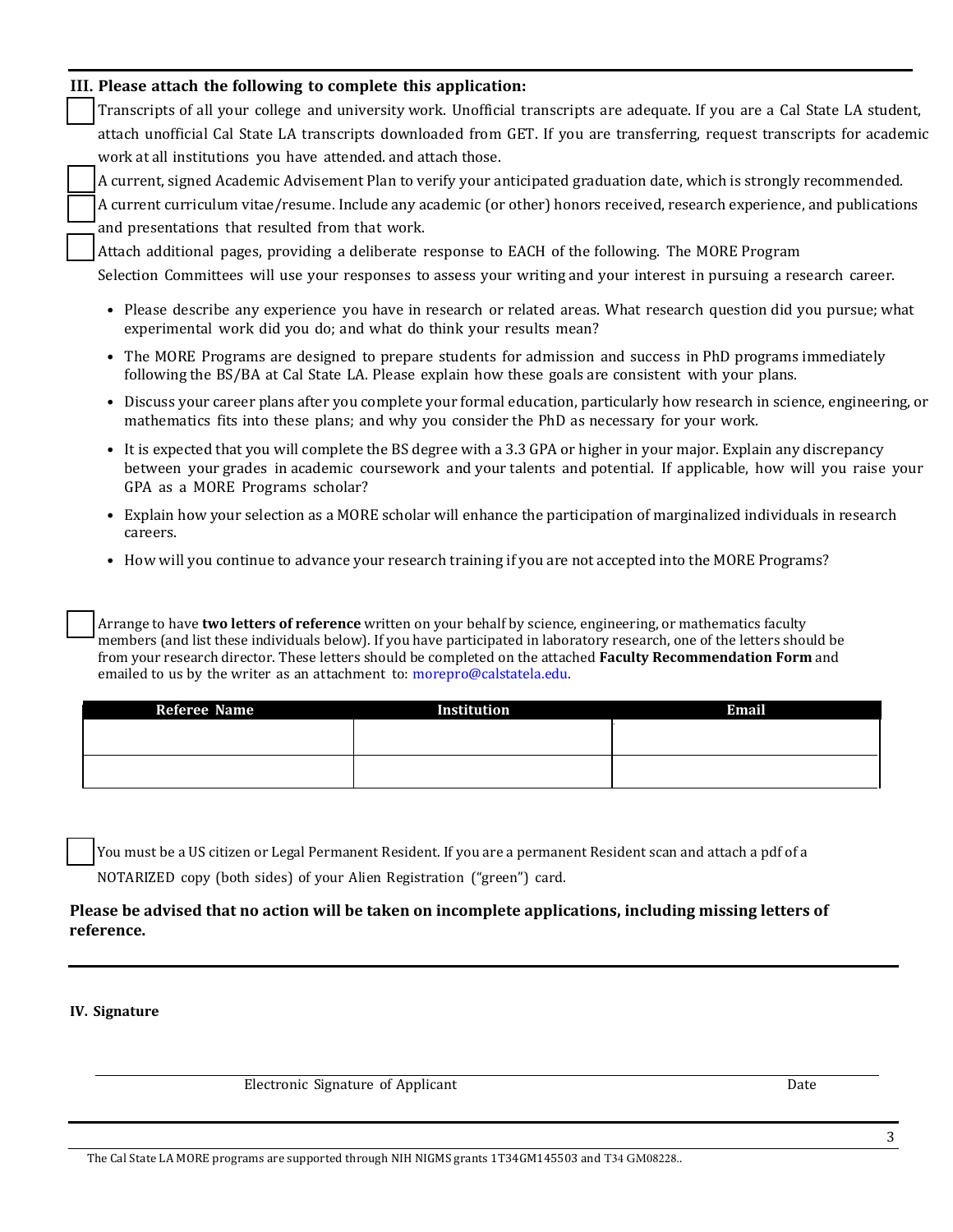# **Please email the completed application as a single PDF file by Monday, April 11, 2022 to: [morepro@calstatela.edu](mailto:morepro@calstatela.edu)**

If you have any questions email us at: **[morepro@calstatela.edu](mailto:morepro@calstatela.edu)** For additional information visit the MORE Programs website: **[https://www.calstatela.edu/centers/moreprograms.](http://www.calstatela.edu/centers/moreprograms)**